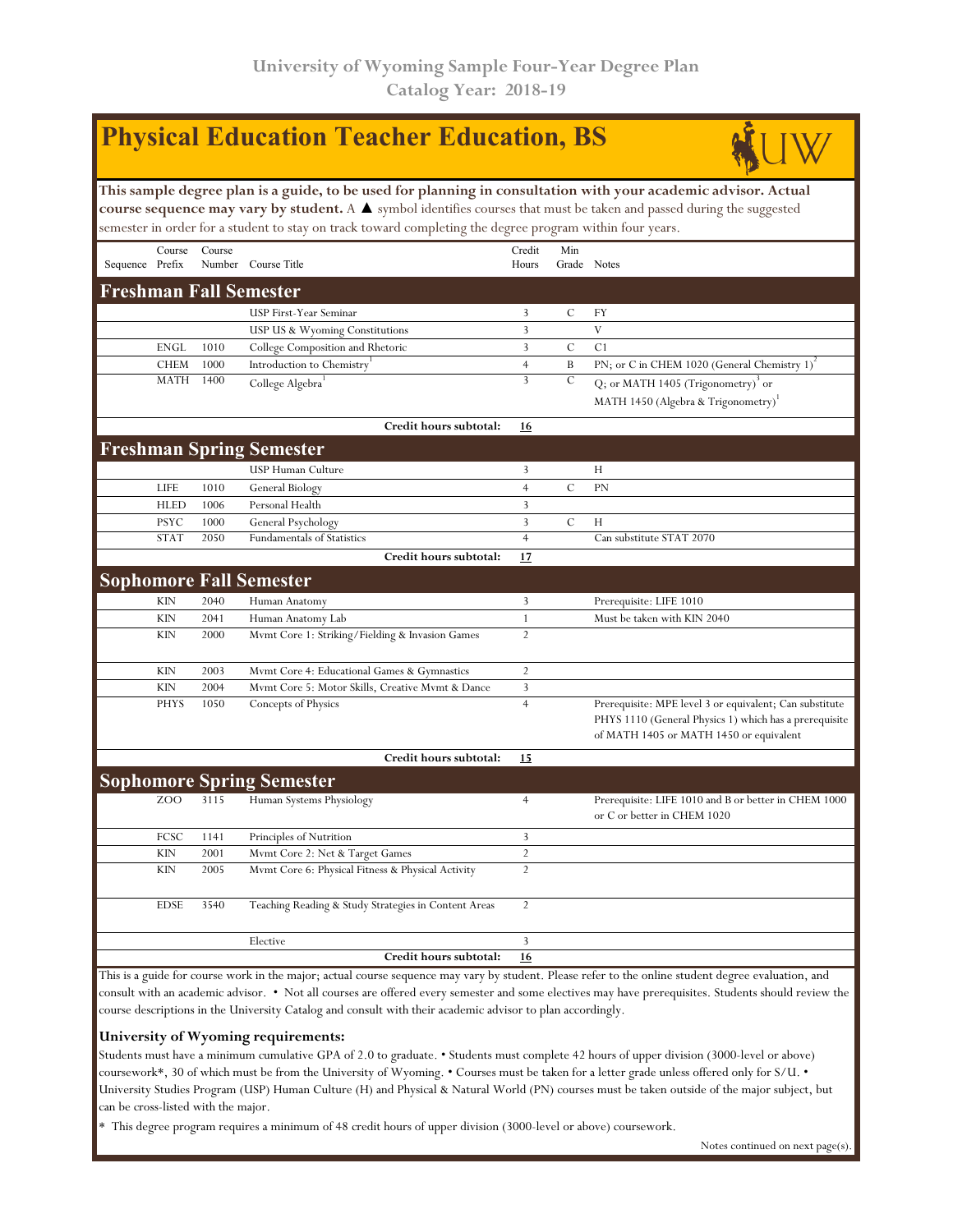|                 |            |                               |                                              | <b>Physical Education Teacher Education, BS</b> |               |                                                                                                              |
|-----------------|------------|-------------------------------|----------------------------------------------|-------------------------------------------------|---------------|--------------------------------------------------------------------------------------------------------------|
| Sequence Prefix | Course     | Course                        | Number Course Title                          | Credit<br>Hours                                 | Min           | Grade Notes                                                                                                  |
|                 |            | <b>Junior Fall Semester</b>   |                                              |                                                 |               |                                                                                                              |
| ▲               | <b>KIN</b> | 3012                          | Teaching Laboratory I                        | 3                                               | C             | C2; Prerequisite: Admission to PHET program                                                                  |
|                 | <b>KIN</b> | 3021                          | Physiology of Exercise                       | $\overline{3}$                                  |               | Prereqs: USP-Q (MATH), KIN 2040, KIN 2041, ZOO<br>3115                                                       |
|                 | <b>KIN</b> | 3022                          | Physiology of Exercise Lab                   | 1                                               |               | Must be taken with KIN 3021                                                                                  |
|                 | <b>KIN</b> | 3034                          | Lifespan Motor Development                   | 3                                               | $\mathcal{C}$ | Prerequisite: PSYC 1000                                                                                      |
|                 | <b>KIN</b> | 3037                          | Sport Psychology                             | $\overline{3}$                                  |               | Prerequisite: PSYC 1000 & concurrent<br>enrollment/completion of KIN 3021; Can substitute<br><b>KIN 3038</b> |
|                 | <b>KIN</b> | 3050                          | Prevention & Care of Athletic Injuries       | $\overline{2}$                                  |               | Prerequisite: C or better in KIN 2040                                                                        |
|                 |            |                               | Credit hours subtotal:                       | 15                                              |               |                                                                                                              |
|                 |            |                               | <b>Junior Spring Semester</b>                |                                                 |               |                                                                                                              |
|                 | <b>KIN</b> | 3011                          | Teaching Methods in Physical Education       | $\mathbf{3}$                                    | C             | Prerequisite: KIN 3012; Concurrent in KIN 3015<br>& 4080                                                     |
|                 | <b>KIN</b> | 3015                          | Teaching Laboratory II                       | $\overline{3}$                                  | $\mathcal{C}$ | Prerequisite: KIN 3012; Concurrent in KIN 3011<br>& 4080                                                     |
|                 | <b>KIN</b> | 3060                          | Understanding Skill Acquisition for Teaching | 3                                               |               | Prerequisite: PSYC 1000                                                                                      |
|                 | <b>KIN</b> | 4055                          | Adapted Physical Education                   | 2                                               |               | Prerequisite: KIN 3012                                                                                       |
|                 | <b>KIN</b> | 4080                          | Assessment in Physical Education             | $\overline{3}$                                  | C             | C3; Prerequisite: KIN 3012                                                                                   |
|                 |            |                               | Credit hours subtotal:                       | 14                                              |               |                                                                                                              |
|                 |            | <b>Senior Fall Semester</b>   |                                              |                                                 |               |                                                                                                              |
|                 | <b>KIN</b> | 3042                          | Biomechanics of Human Movement               | 3                                               |               | Prereqs: C or better in PHYS 1050/1110 & completion<br>of KIN 2040                                           |
| ▲               | <b>KIN</b> | 4012                          | Curriculum Development in Phys Education     | $\overline{3}$                                  |               | Prereqs: KIN 3011, KIN 3015, KIN 4080                                                                        |
| ▲               | <b>KIN</b> | 4013                          | School Administration for Health Science     | $\overline{2}$                                  |               | Prereqs: KIN 3011, KIN 3015, KIN 4080                                                                        |
|                 | <b>KIN</b> | 4017                          | Teaching Laboratory III                      | $\overline{3}$                                  | $\mathcal{C}$ | Prereqs: KIN 3011, KIN 3015, KIN 4080; concurrent<br>enrollment in KIN 4012                                  |
|                 |            |                               | Elective <sup>+</sup>                        | $\overline{3}$                                  |               |                                                                                                              |
|                 |            |                               | Credit hours subtotal:                       | 14                                              |               |                                                                                                              |
|                 |            | <b>Senior Spring Semester</b> |                                              |                                                 |               |                                                                                                              |
| ▲               | <b>KIN</b> | 4099                          | Student Teaching in Physical Education       | 12                                              |               | Prerequisite: KIN 4017                                                                                       |
|                 |            |                               | Elective <sup>4</sup>                        | $\overline{3}$                                  |               |                                                                                                              |
|                 |            |                               | Credit hours subtotal:                       | 15                                              |               |                                                                                                              |
|                 |            |                               | <b>TOTAL CREDIT HOURS</b>                    | 122                                             |               |                                                                                                              |

## **College of Health Sciences notes:**

Performance expectations for majors in the College of Health Sciences exceed institutional requirements. Please discuss with an academic advisor to understand the difference. • Admission to the clinical portions of Health Sciences majors is competitive and is not guaranteed even with minimum qualifications. Be prepared to exceed expectations. • Background checks are required at some point within all Health Sciences majors. Students should understand the long-term ramifications of all decisions and actions early on so as not to jeopardize future academic and career goals.

### **Physical Education Teacher Education Program notes:**

In the spring semester of the sophomore year, students must apply for admission to the final two years of the Physical Education Teacher Education (PHET) program. Minimum qualifications considered include: completion of coursework specific to the first two years of the program; a minimum gpa of 2.75 (3.00 preferred); completion of 60 contact hours with youth in a movememnt setting; completion of a written essay; an interview; and a criminal background check. Admission to the PHET program is competitive, and applicants meeting the minimum requirements are not guaranteed admission into the program. The application deadline for fall semester admission is April 15. A maximum of 20 students are admitted into the program each fall semester. Students taking additional credit hours during their freshman and sophomore years should consider taking one or more of the following courses:

EDEX 2484 Introduction to Special Education (3 hrs)

EDSE 3540 Teaching Reading in the Content Area (3 hrs) KIN 3050 Prevention & Care of Athletic Injuries (2 hrs) KIN 3060 Understanding Skill Acquisition for Teaching (3 hrs) PSYC 2210 Drugs and Behavior (3 hrs)

Notes continued on next page(s).